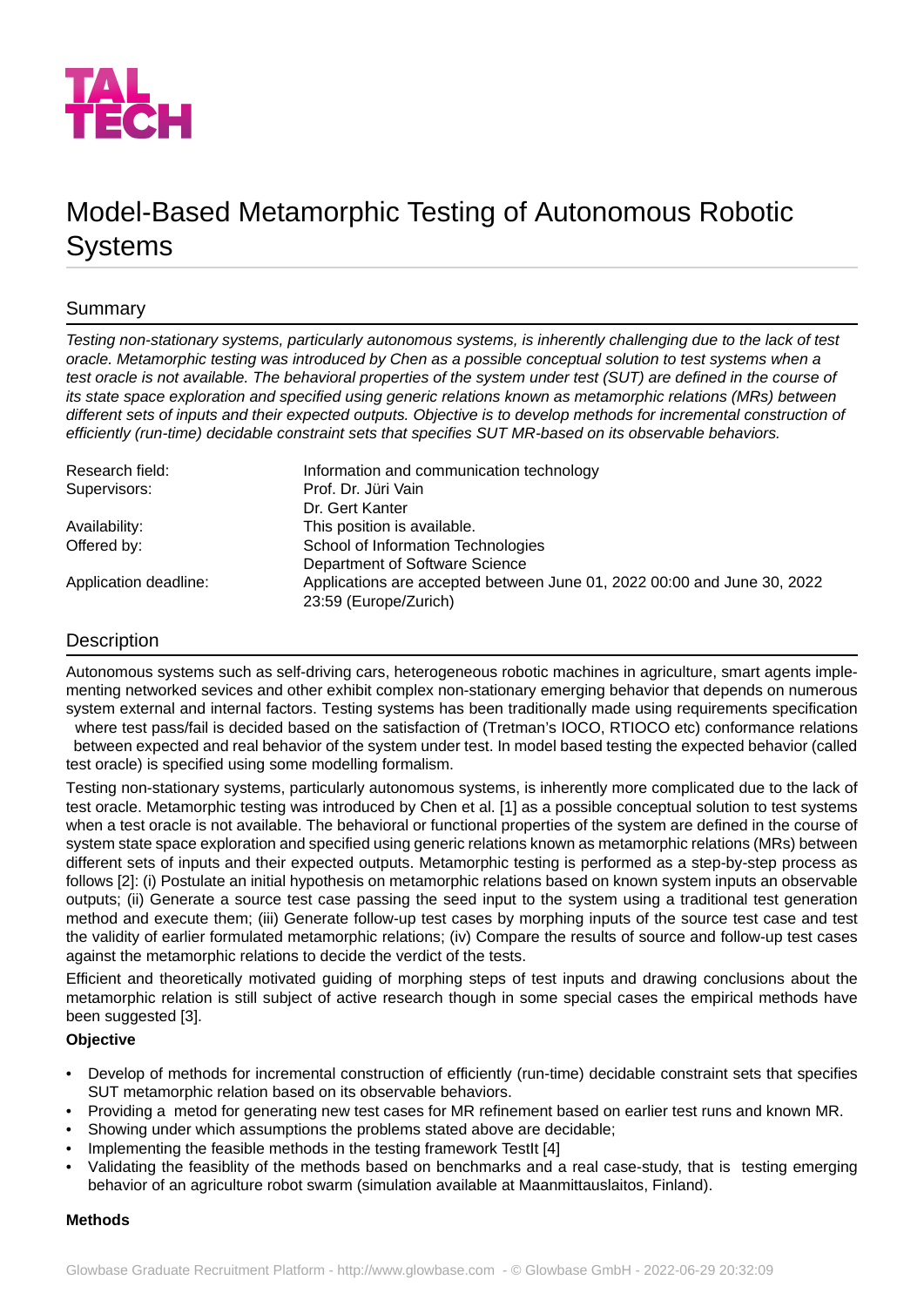

- Applying machine learning methods to guide the MR hypothesis formation and checking by execution of test cases.
- Proving consistency of the MR constraint sets by applying SAT-solving and model checking.
- Demonstrating methods scalability using benchmark examples and simulated case studies (autonomous swarm of heterogeneous robots for grop monitoring).

### **Novelty**

- Up to now, the metamorphic testing has been developed predominantly in purely empirical setting, i.e. metamorphic relations as well as morphing transformations have been described informally and implemented only for specific cases.
- This work aims at generalizing the MT methods by addressing them under constraint learning, programming and solving theoretical framework.
- This allows providing general decidability results and define the scope of problems for which the MT is still feasible.
- Extending the current MT tool support by implementing novel theoretical results in the testing tool set TestIt.

## **References**

[1] Tsong Y Chen et al. Metamorphic testing: a new approach for generating next test cases. arXiv preprint arXiv:2002.12543, 2020.

[2] Huai Liu et al. A new method for constructing metamorphic relations. In 2012 12th International Conference on Quality Software, pages 59–68. IEEE, 2012.

[3] Sergio Segura et al. A survey on metamorphic testing. IEEE Transactions on software engineering, 42(9):805– 824, 2016.

[4] Kanter, G., & Vain, J. (2020). Model-based testing of autonomous robots using TestIt. Journal of Reliable Intelligent Environments, 6, 15-30.

#### **Responsibilities and (foreseen) tasks**

- Develop of methods for incremental construction of efficiently (run-time) decidable constraint sets that specifies SUT metamorphic relation based on its observable behaviors.
- Providing a method for generating new test cases for MR refinement based on earlier test runs and known MR.
- Showing under which assumptions the problems stated above are decidable;
- Implementing the feasible methods in the testing framework TestIt
- Validating the feasibility of the methods based on benchmarks and a real case-study, that is testing emerging behavior of an agriculture robot swarm (simulation available at Maanmittauslaitos, Finland).
- Contribute to the organization of research and workshops where project findings are presented

### **Applicants should fulfil the following requirements:**

- a master's degree in computer science or applied mathematics
- a clear interest in the topic of the position
- excellent command of English
- strong and demonstrable writing and analytical skills
- capacity to work both as an independent researcher and as part of an international team
- capacity and willingness to provide assistance in organizational tasks relevant to the project

### **The following experience is beneficial:**

- Knowledge of programming theory and computer science
- Programming skills (C++, Python)
- Experience in robotics or embedded software development